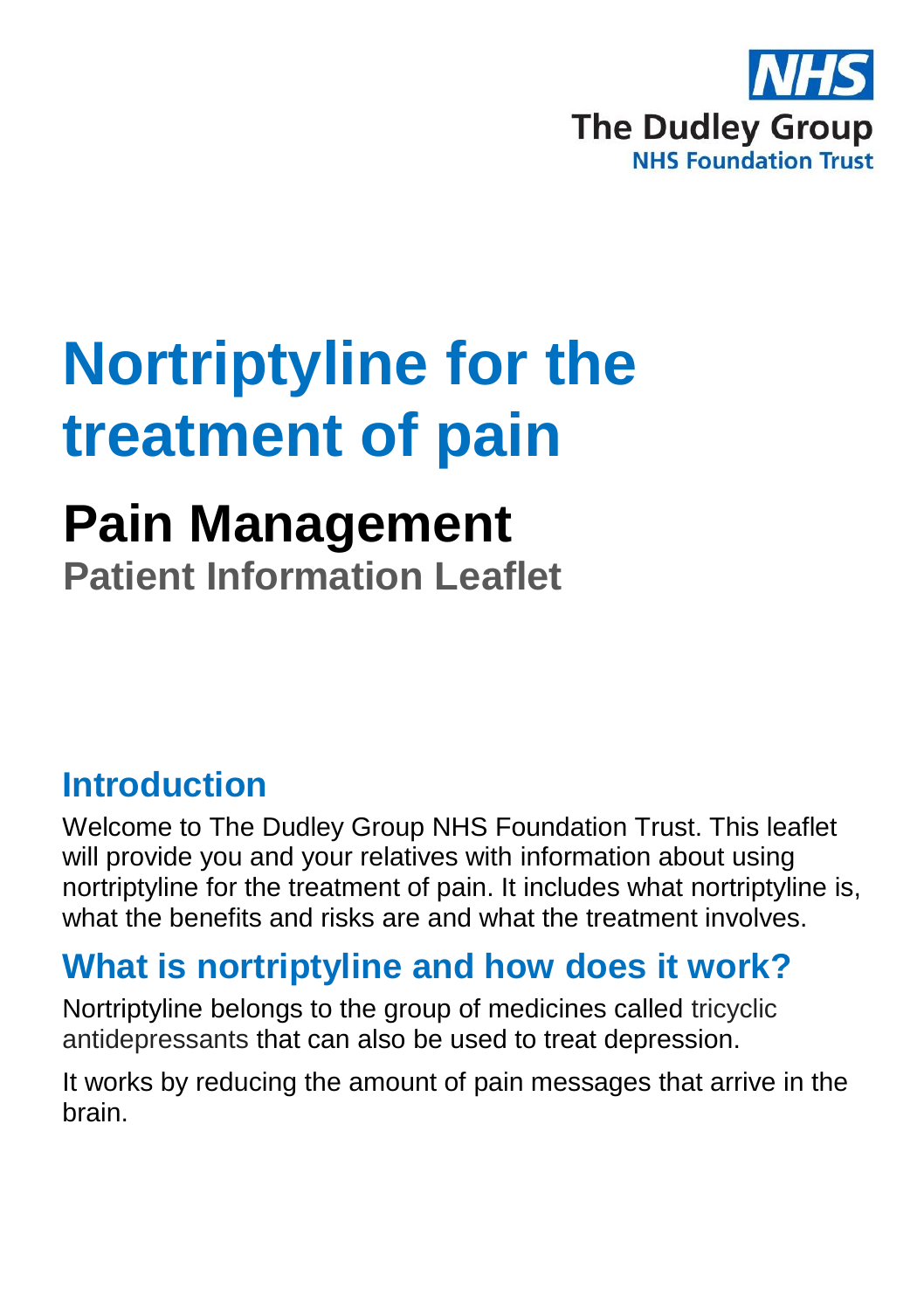#### **What are the benefits of nortriptyline?**

- Nortriptyline is used to treat some types of persistent pain.
- It is especially good for nerve pain such as burning, shooting or stabbing pain, and for pain that keeps you awake at night.
- The dose of nortriptyline needed for pain relief is often lower than that prescribed for depression.
- You may notice that information from the manufacturer does not mention treatment of pain. However, nortriptyline has been used to treat pain for many years.

#### **What are the risks?**

- Most side effects are mild and will go away after a few doses.
- Common side effects include drowsiness, dizziness, a dry mouth, constipation and sweating. If you have these side effects and they are severe, contact your GP or pharmacist for advice.
- Less common side effects include fainting, trembling, irregular heartbeat, blurred vision or problems urinating (passing water). If any of these side effects occur, contact your GP or pharmacist for advice.

#### **Important**

**Nortriptyline may cause drowsiness. Do not drive or operate heavy machinery if you feel drowsy.**

#### **What are the alternatives?**

You do not have to have this medicine and your consultant will discuss alternative treatments with you appropriate to your condition. If you prefer, you can continue to take your current painkilling medication without having any other treatment.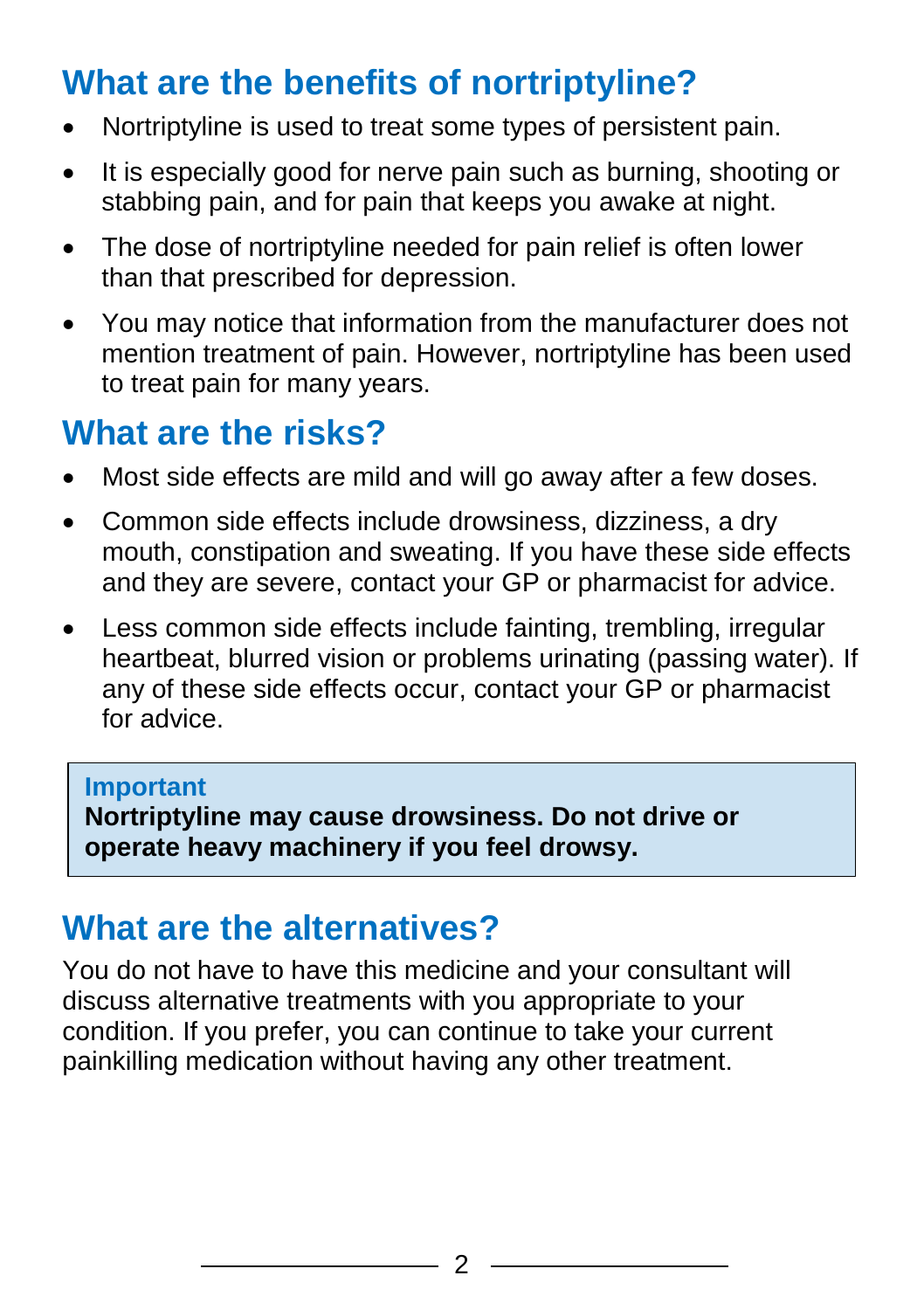#### **Can I take this medication long-term?**

Yes, if it helps. You may wish to reduce treatment every so often, to check if your pain is still a problem. This should be done with the advice of your GP or pain specialist, gradually reducing your medication over a period of time.

#### **When should I take it?**

It is best to take nortriptyline in the evening. Start by taking it one hour before going to bed. If you find that you feel drowsy the next morning, try taking it earlier in the evening.

#### **How is nortriptyline taken?**

- The capsules should be swallowed whole, with a glass of water.
- Nortriptyline may be taken on an empty or full stomach.
- We will tell you how much to start taking and when to increase the dose. The table at the end of the leaflet will help you remember when to increase the dose.
- Do not take more than the prescribed dose.

#### **How long will it take to work?**

Every patient is different. You may notice some initial improvement within two weeks; however, it may take up to two months to get the full effect from the medicine. Your doctor may need to increase the dose to get the maximum effect.

Nortriptyline does not work for everyone. If you do not feel any improvement in your pain after two months, do not suddenly stop taking the tablets but speak to your GP.

### **Can I drive?**

Nortriptyline may cause drowsiness. If this happens, do not drive.

#### **Can I drink alcohol?**

Alcohol increases the sedative effects of nortriptyline so it is best not to drink alcohol when you start taking it. Once you are settled on a steady dose, you may drink alcohol in moderation but it may make you more drowsy than normal.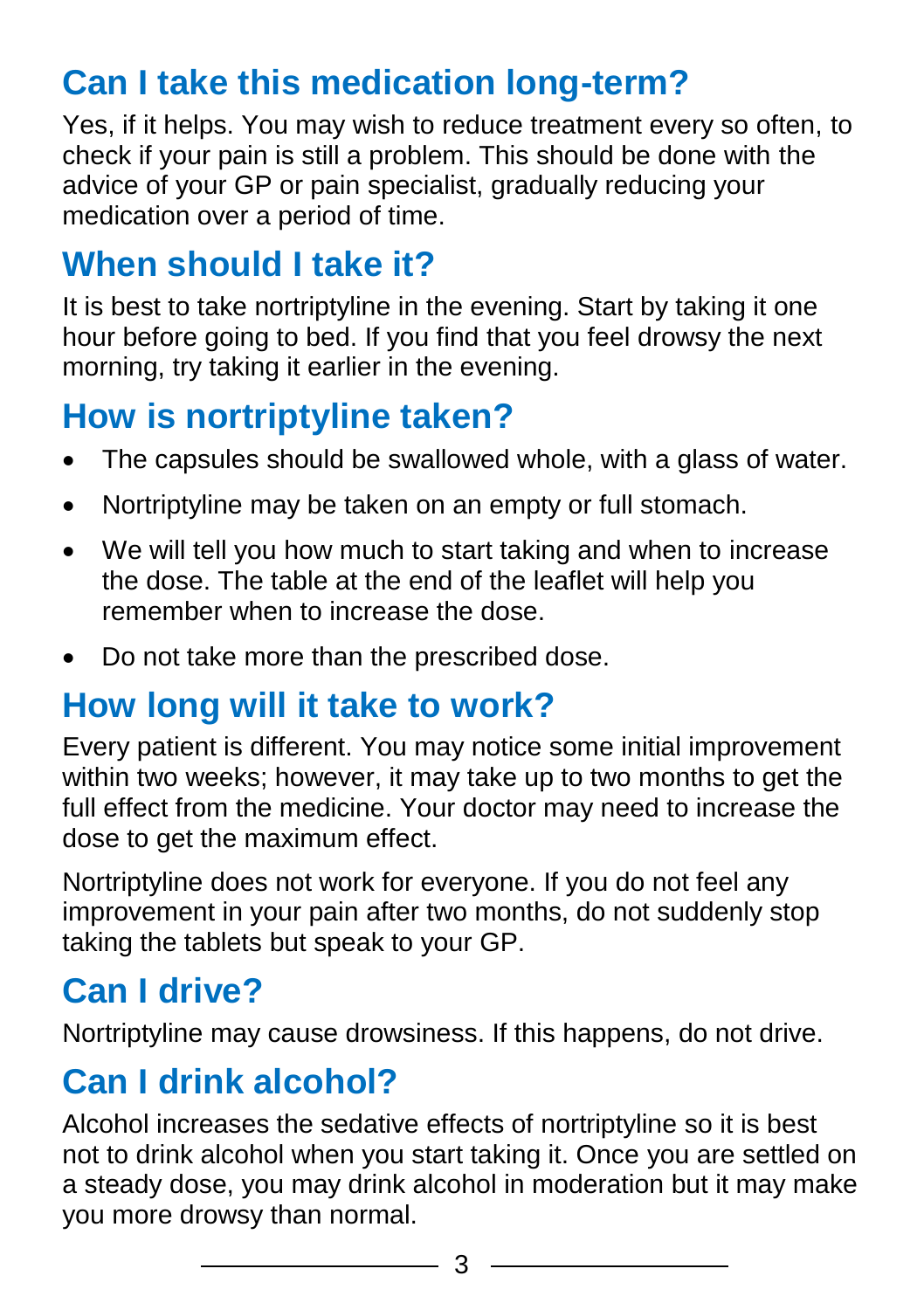#### **What should I tell the doctor?**

Please tell your pain consultant if you:

- Are allergic to any drugs.
- Are taking any other medicines or herbal medicines.
- Are pregnant or breastfeeding, or if you are planning to become pregnant.
- Have had a heart attack recently or have any heart problems.
- Have a history of epilepsy or fits.
- Have glaucoma.
- Have difficulty in passing water.
- Have thyroid disease.
- Have or have previously had a mental health problem.
- Are taking an antidepressant medicine, especially one called a monoamine oxidase inhibitor (MAOI).

#### **What if I forget or miss a dose?**

Take it as soon as you remember. If you only take one dose at bedtime and you miss the dose, do not take the medicine in the morning. Wait until the next night and skip the missed dose. Do not take two doses together.

#### **What if I want to stop taking nortriptyline?**

If you stop taking nortriptyline suddenly, you might experience withdrawal symptoms. Speak to your GP or pharmacist who will be able to supervise a gradual reduction.

This information is not intended to replace your doctor's advice. We advise you to read the manufacturer's information for patients, which will be supplied by your pharmacist when your medicine is dispensed. Keep all medicines away from children, vulnerable adults or pets.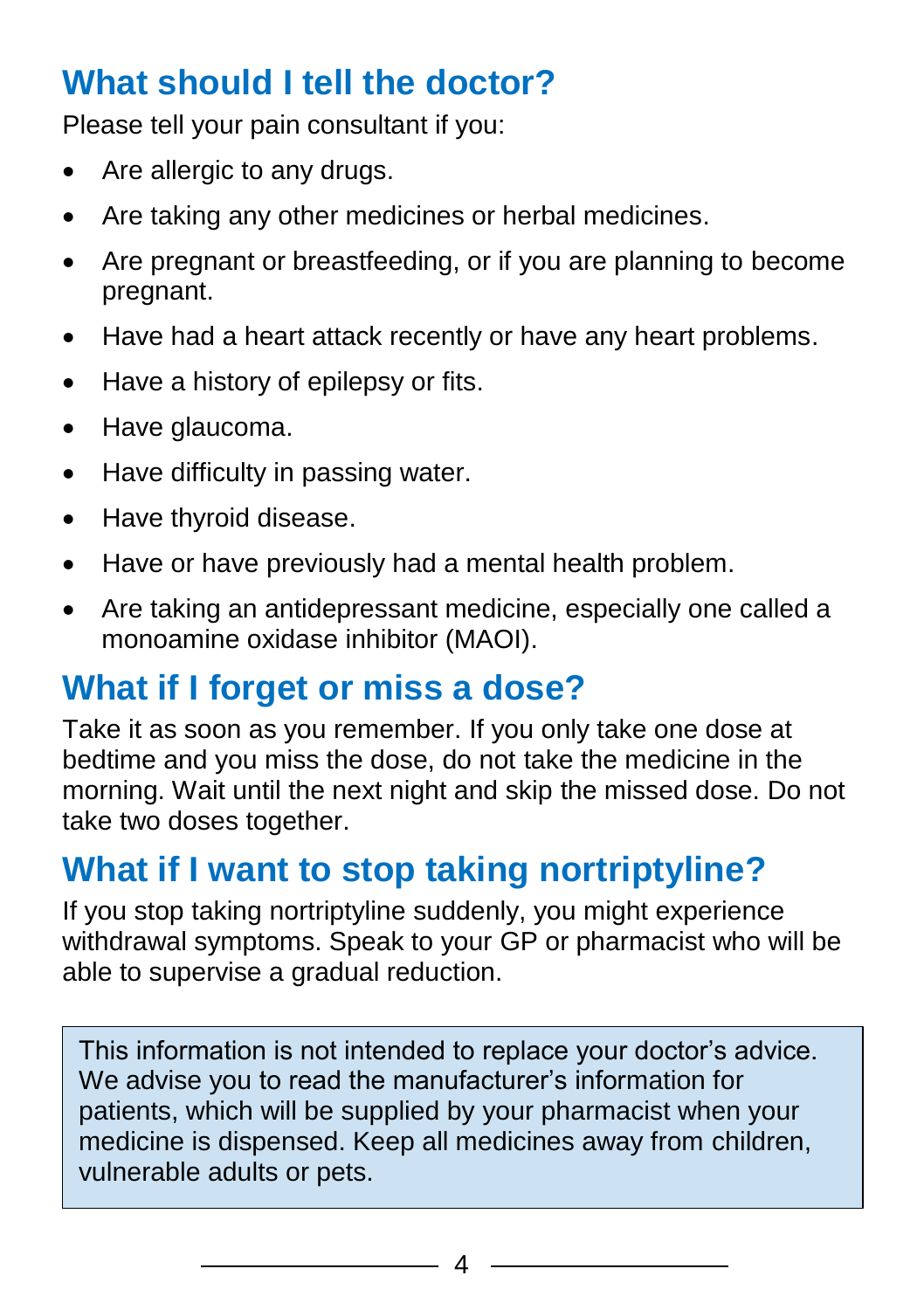You can use this table to keep track of when you take your tablets:

| <b>Date</b> | Morning | Lunch | Tea time | <b>Night</b> |
|-------------|---------|-------|----------|--------------|
|             |         |       |          |              |
|             |         |       |          |              |
|             |         |       |          |              |
|             |         |       |          |              |
|             |         |       |          |              |
|             |         |       |          |              |
|             |         |       |          |              |

If you have any questions, or if there is anything you do not understand about this leaflet, please contact:

The clinical nurse specialists on the Pain Management helpline:

01384 244735 (9am to 5pm, Monday to Friday)

Russells Hall Hospital switchboard number: 01384 456111

**This leaflet can be downloaded or printed from:**

http://dgft.nhs.uk/services-and-wards/pain-management/patientinformation-leaflets/

If you have any feedback on this patient information leaflet, please email dgft.patient.information@nhs.net